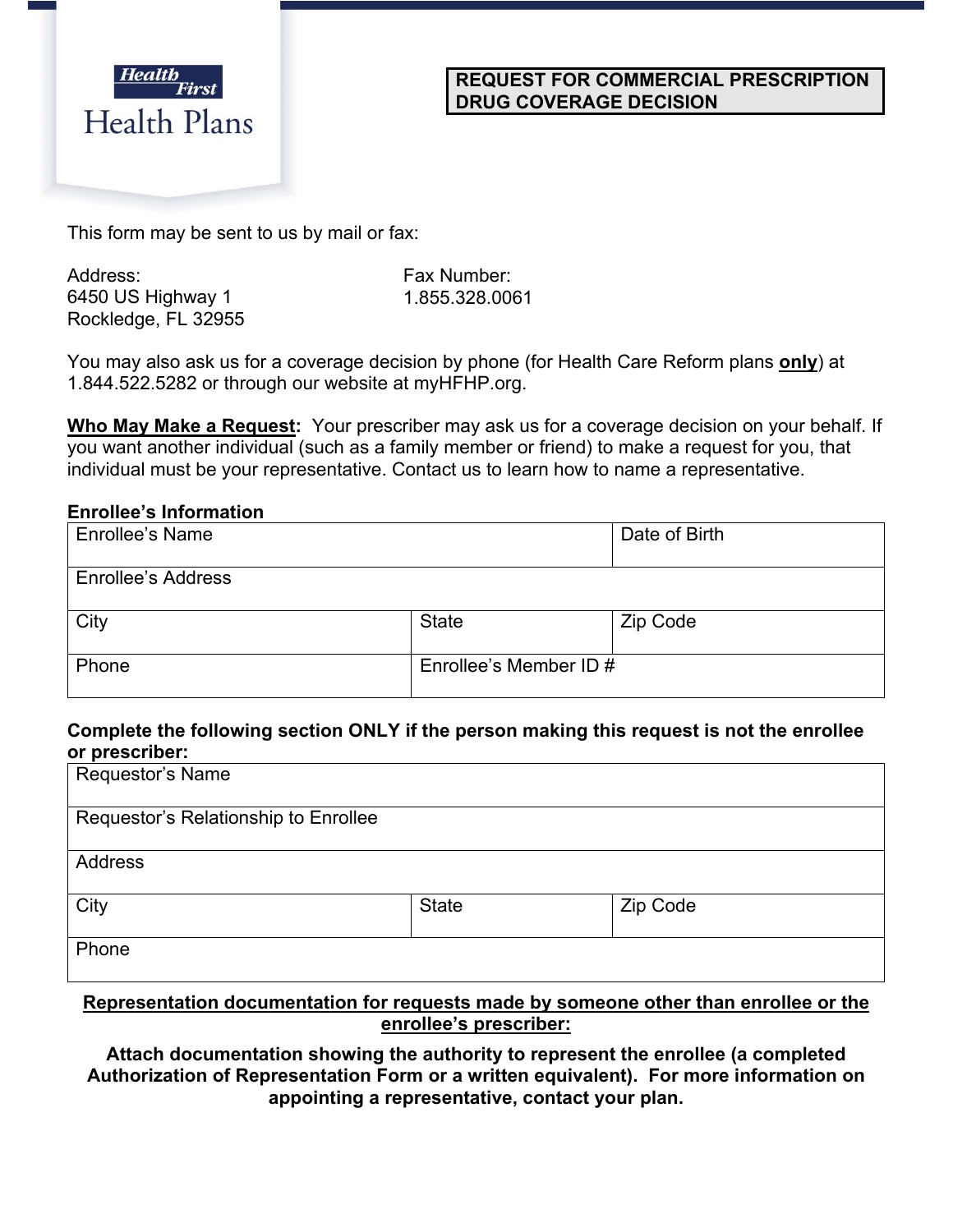**Name of prescription drug you are requesting** (if known, include strength and quantity requested per month):

# **Type of Coverage Decision Request**

☐ I need a drug that is not on the plan's list of covered drugs.

☐ I have been using a drug that was previously included on the plan's list of covered drugs, but is being removed or was removed from this list during the plan year.

☐ I request prior authorization for the drug my prescriber has prescribed.

☐ I request an exception to the requirement that I try another drug (step therapy) before I get the drug my prescriber prescribed.

☐ I request an exception to the plan's limit on the number of pills (quantity limit) I can receive so that I can get the number of pills my prescriber prescribed.

☐ My drug plan charged me a higher copayment for a drug than it should have.

☐ I want to be reimbursed for a covered prescription drug that I paid for out of pocket. (Please also complete and submit a COMMERCIAL Member Reimbursement Form)

**NOTE: Requests that are subject to prior authorization (or any other utilization management requirement), may require supporting information. Your prescriber may use the attached "Supporting Information for an Exception Request or Prior Authorization" to support your request.** 

Additional information we should consider *(attach any supporting documents)*:

# **Important Note: Expedited Decisions**

If you or your prescriber believe that waiting for a standard decision could seriously harm your life, health, or ability to regain maximum function, you can ask for an expedited (fast) decision. If your prescriber indicates that waiting the standard timeframe could seriously harm your health, we will automatically give you a decision within 24 hours. If you do not obtain your prescribers support for an expedited request, we will decide if your case requires a fast decision. You cannot request an expedited coverage determination if you are asking us to pay you back for a drug you already received.

☐**CHECK THIS BOX IF YOU BELIEVE YOU NEED A DECISION WITHIN 24 HOURS (if you have a supporting statement from your prescriber, attach it to this request).**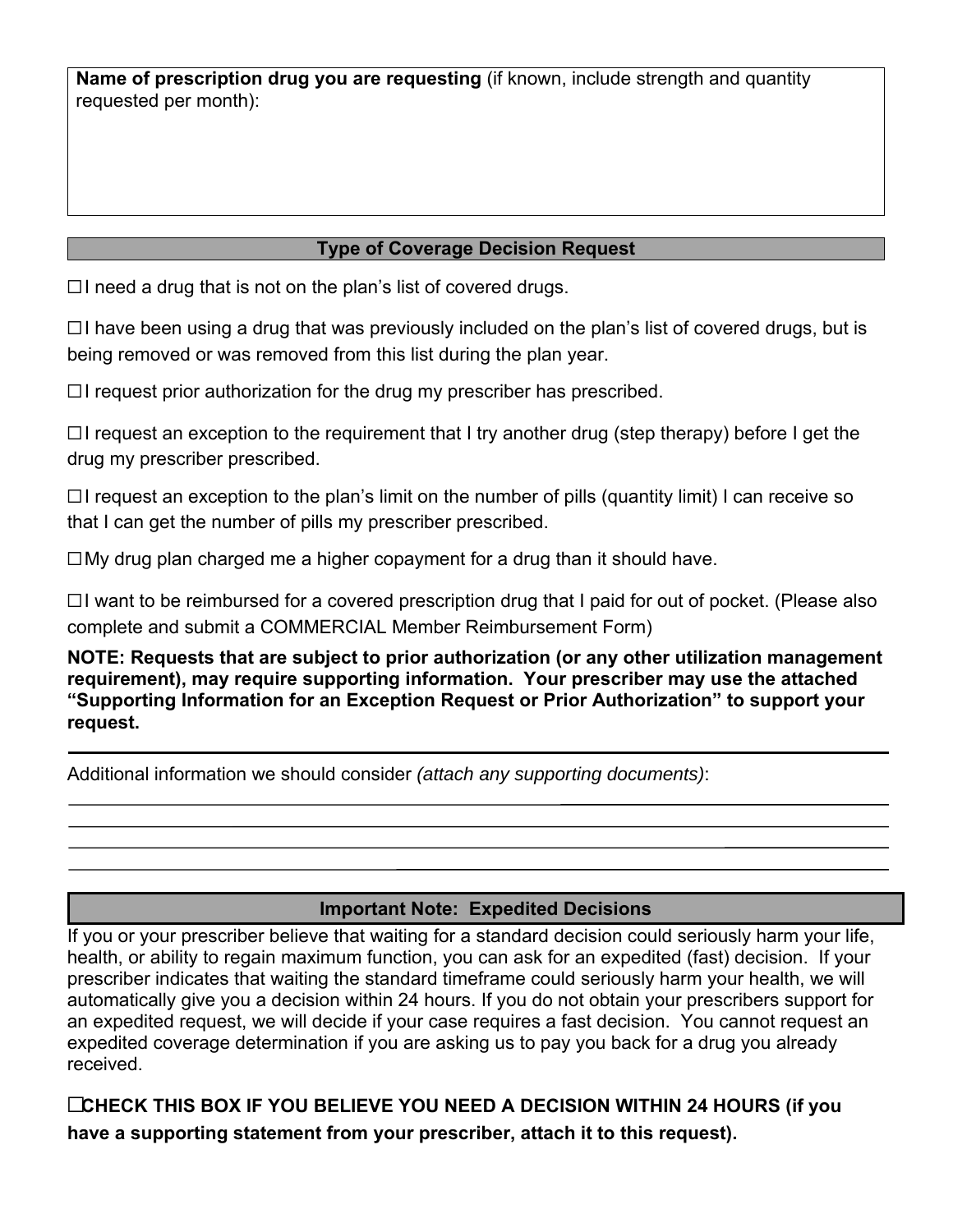| <b>Signature:</b> | Date: |
|-------------------|-------|
|                   |       |

#### **Supporting Information for an Exception Request or Prior Authorization**

FORMULARY EXCEPTION requests may require supporting information and/or a prescribers supporting statement. PRIOR AUTHORIZATION requests may require supporting information.

☐**REQUEST FOR EXPEDITED REVIEW: By checking this box and signing below, I certify that applying the standard review timeframe may seriously jeopardize the life or health of the enrollee or the enrollee's ability to regain maximum function.** 

| <b>Prescriber's Information</b>                                                                                                                                                                                                                                                                                                               |  |                                       |     |                                                                                   |                      |  |                |
|-----------------------------------------------------------------------------------------------------------------------------------------------------------------------------------------------------------------------------------------------------------------------------------------------------------------------------------------------|--|---------------------------------------|-----|-----------------------------------------------------------------------------------|----------------------|--|----------------|
| Name                                                                                                                                                                                                                                                                                                                                          |  |                                       |     |                                                                                   |                      |  |                |
| <b>Address</b>                                                                                                                                                                                                                                                                                                                                |  |                                       |     |                                                                                   |                      |  |                |
| City                                                                                                                                                                                                                                                                                                                                          |  | <b>State</b>                          |     |                                                                                   | Zip Code             |  |                |
| <b>Office Phone</b>                                                                                                                                                                                                                                                                                                                           |  |                                       | Fax |                                                                                   |                      |  |                |
| Prescriber's Signature                                                                                                                                                                                                                                                                                                                        |  |                                       |     |                                                                                   | Date                 |  |                |
| <b>Diagnosis and Medical Information</b>                                                                                                                                                                                                                                                                                                      |  |                                       |     |                                                                                   |                      |  |                |
| Medication:                                                                                                                                                                                                                                                                                                                                   |  | Strength and Route of Administration: |     | Frequency:                                                                        |                      |  |                |
| Date Started:<br>□ NEW START                                                                                                                                                                                                                                                                                                                  |  | <b>Expected Length of Therapy:</b>    |     |                                                                                   | Quantity per 30 days |  |                |
| Height/Weight:                                                                                                                                                                                                                                                                                                                                |  | Drug Allergies:                       |     |                                                                                   |                      |  |                |
| ICD-10 Code(s)<br>DIAGNOSIS - Please list all diagnoses being treated with the requested<br>drug and corresponding ICD-10 codes.<br>(If the condition being treated with the requested drug is a symptom e.g. anorexia, weight loss, shortness of<br>breath, chest pain, nausea, etc., provide the diagnosis causing the symptom(s) if known) |  |                                       |     |                                                                                   |                      |  |                |
| <b>Other RELAVENT DIAGNOSES:</b>                                                                                                                                                                                                                                                                                                              |  |                                       |     |                                                                                   |                      |  | ICD-10 Code(s) |
| <b>DRUG HISTORY:</b> (for treatment of the condition(s) requiring the requested drug)                                                                                                                                                                                                                                                         |  |                                       |     |                                                                                   |                      |  |                |
| <b>DRUGS TRIED</b><br>(if quantity limit is an issue, list unit<br>dose/total daily dose tried)                                                                                                                                                                                                                                               |  | <b>DATES of Drug Trials</b>           |     | <b>RESULTS of previous drug trials</b><br><b>FAILURE vs INTOLERANCE (explain)</b> |                      |  |                |
|                                                                                                                                                                                                                                                                                                                                               |  |                                       |     |                                                                                   |                      |  |                |
|                                                                                                                                                                                                                                                                                                                                               |  |                                       |     |                                                                                   |                      |  |                |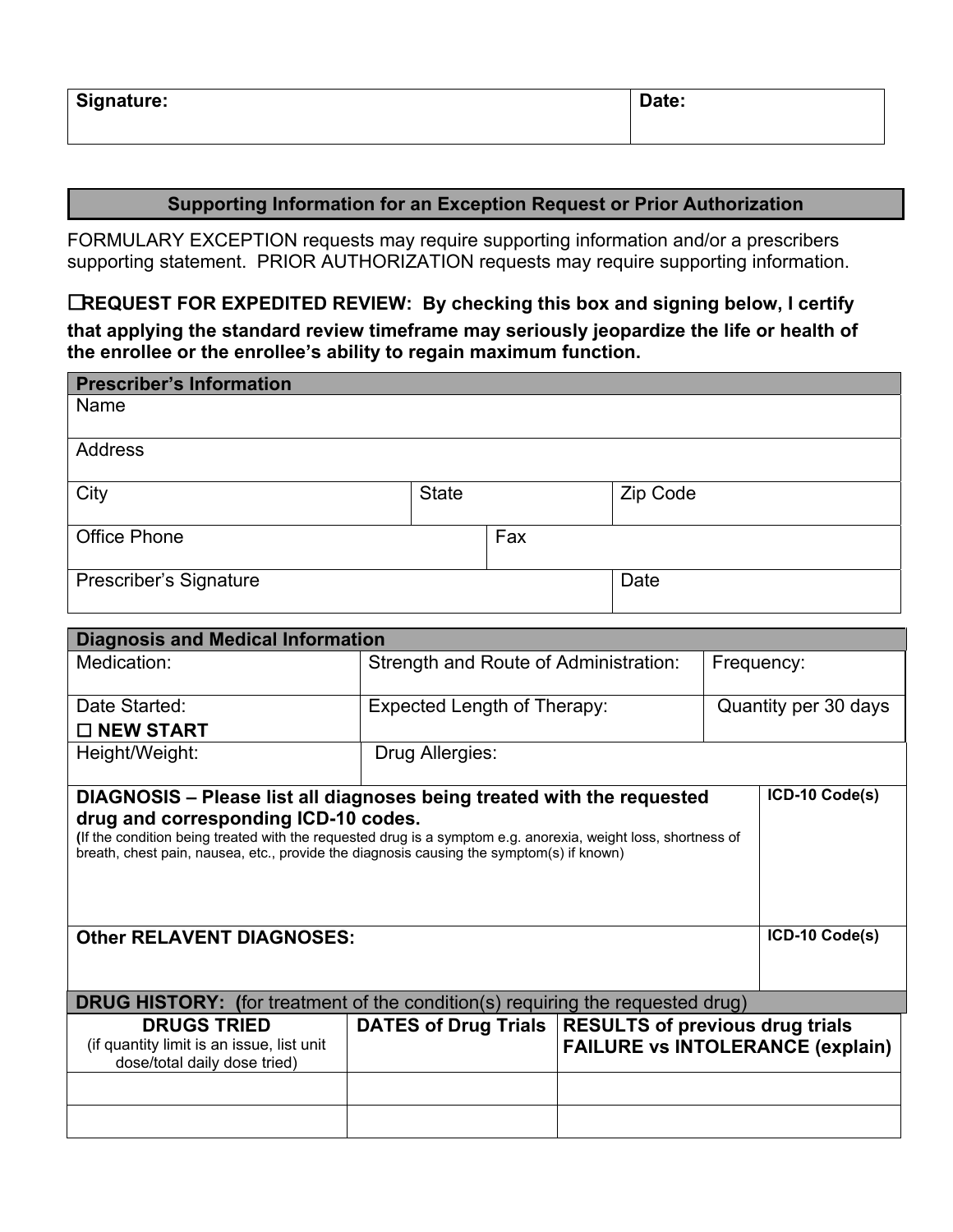| <b>DRUGS TRIED</b><br>(if quantity limit is an issue, list unit<br>dose/total daily dose tried) | <b>DATES of Drug Trials</b> | <b>RESULTS of previous drug trials</b><br><b>FAILURE vs INTOLERANCE (explain)</b>               |
|-------------------------------------------------------------------------------------------------|-----------------------------|-------------------------------------------------------------------------------------------------|
|                                                                                                 |                             |                                                                                                 |
|                                                                                                 |                             |                                                                                                 |
|                                                                                                 |                             | [What is the enrollee's current drug regimen for the condition(s) requiring the requested drug? |

| <b>DRUG SAFETY</b>                                                                                                                                                                                     |               |              |  |  |  |
|--------------------------------------------------------------------------------------------------------------------------------------------------------------------------------------------------------|---------------|--------------|--|--|--|
| Any FDA NOTED CONTRAINDICATIONS to the requested drug?                                                                                                                                                 | $\square$ YES | $\Box$ NO    |  |  |  |
| Any concern for a DRUG INTERACTION with the addition of the requested drug to the enrollee's current drug                                                                                              |               |              |  |  |  |
| regimen?                                                                                                                                                                                               | $\square$ YES | $\square$ NO |  |  |  |
| If the answer to either of the questions noted above is yes, please 1) explain issue, 2) discuss the benefits vs<br>potential risks despite the noted concern, and 3) monitoring plan to ensure safety |               |              |  |  |  |
| OPIOIDS – (please complete the following questions if the requested drug is an opioid)                                                                                                                 |               |              |  |  |  |
| What is the daily cumulative Morphine Equivalent Dose (MED)?                                                                                                                                           |               | mg/day       |  |  |  |
| Are you aware of other opioid prescribers for this enrollee?                                                                                                                                           | $\square$ YES | $\Box$ NO    |  |  |  |
| If so, please explain:                                                                                                                                                                                 |               |              |  |  |  |
| Is the stated daily MED dose noted medically necessary?                                                                                                                                                | $\Box$ YES    | $\Box$ NO    |  |  |  |
| Would a lower total daily MED dose be insufficient to control the enrollee's pain?                                                                                                                     | $\square$ YES | $\square$ NO |  |  |  |
| <b>RATIONALE FOR REQUEST</b>                                                                                                                                                                           |               |              |  |  |  |